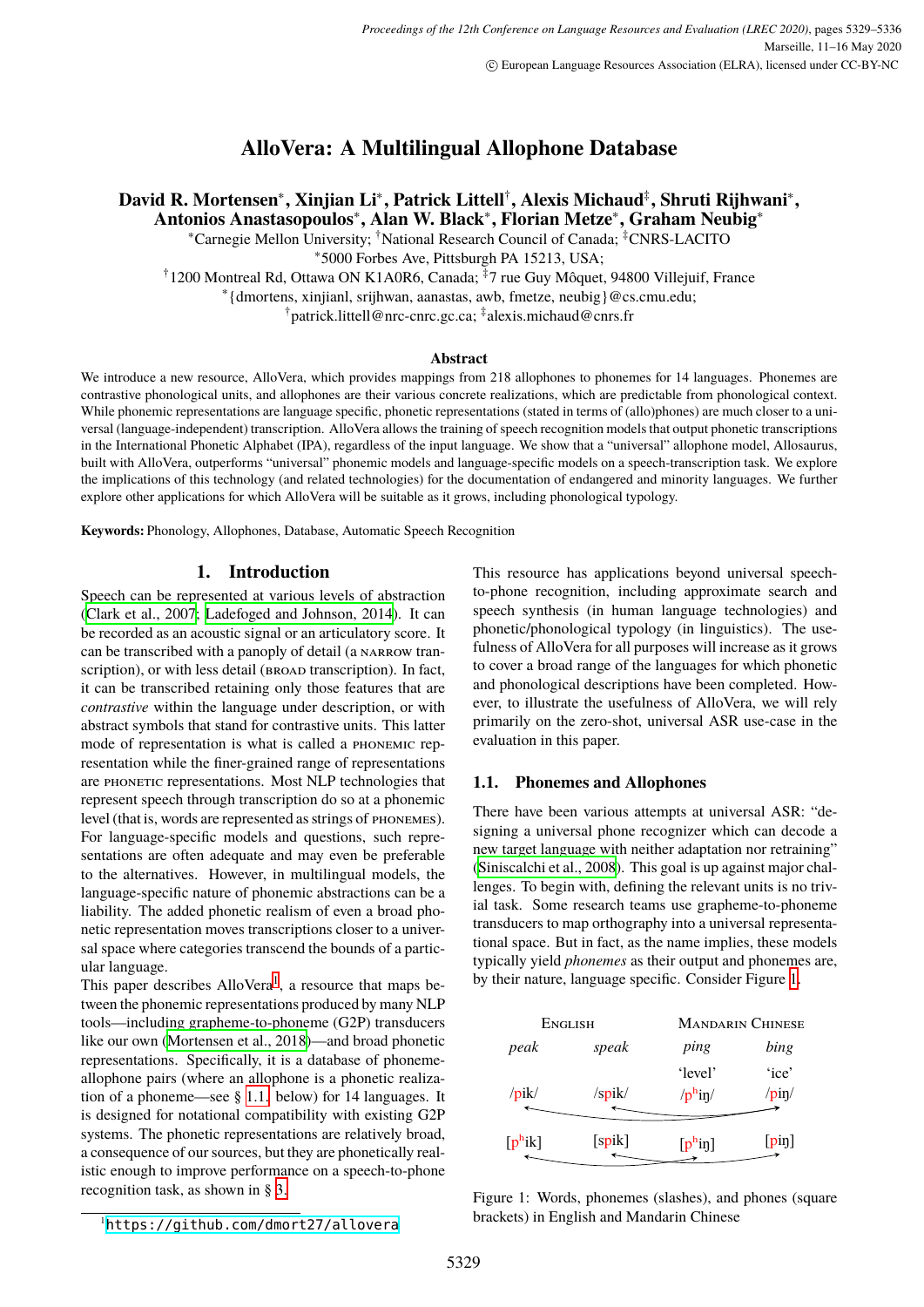In English there is a single /p/ phoneme which is realized two different ways depending on the context in which it occurs [\(Ladefoged, 1999](#page-6-3)). These contextual realizations are allophones. The aspirated allophone  $[p^h]$  occurs word initially and at the beginning of stressed syllables. The unaspirated allophone [p] occurs in most other contexts. This is to be contrasted with Mandarin Chinese where there are distinct  $/p<sup>h</sup>$  and  $/p$  phonemes that are "in contrast" (that is, exchanging one for the other can result in a new morpheme) [\(Norman, 1988\)](#page-7-1). Mandarin  $/p^h$  has one allophone,  $[p^h]$ , and Mandarin /p/ has one allophone, [p]. Thus, English and Mandarin have the same two "p" (allo)phones, but organize these into phonemes in different ways<sup>[2](#page-1-0)</sup>.

# **1.2. AlloVera and Multilingual Models**

For reasons stated above, multilingual training of speech models on English and Mandarin Chinese phonemes is problematic. A  $/p^h$  phoneme in Chinese is always going to be roughly the same, phonetically, but a /p/ phoneme in English could be either  $[p]$  or  $[p^h]$ . Once data from these two languages is combined, the contextual information separating the two sets of phones in English is erased and the result is a very noisy model. This problem is frequent when blending data from different languages.

A thoroughly different way to go about doing multilingual training is defining a (universal) set of features to describe sounds in articulatory, acoustic or perceptual terms [\(Siniscalchi et al., 2008;](#page-7-0) [Johny et al., 2019](#page-6-4)). But defining these features raises considerable epistemological difficulties. There are cogent proposals from phoneticians and phonologists for transcribing sounds by means of their defining properties, rather than through International Phonetic Alphabet symbols [\(Vaissière, 2011\)](#page-7-2). While these proposals appear promising in the mid/long run, they are not currently tractable to computational implementation in any straightforward way. Furthermore, the information that would be needed to implement such a system simply is not currently available to us in any form that we can consume.

The method explored here takes the middle ground: we create a database of allophones—that is to say, phonetic representations (referred to in phonetics/phonology as *broad* phonetic transcriptions) rather than phonemic representa-tions<sup>[3](#page-1-1)</sup>. This simplifies the annotation task: curators simply translate a set of relations among IPA symbols given in text

<span id="page-1-1"></span><sup>3</sup>An *ideal* solution to such a problem might be to construct rule-based phoneme-to-allophone transducers (perhaps as FSTs) for each language in the training set. Then phonetic representations could be derived by first applying G2P to the orthographic text, then applying the appropriate transducer to the resulting phonemic representation. However, constructing such a resource is expensive, requires several specialized skills on the part of curators who must encode the phonological environments in which allophones occur—and requires information that is often omitted from phonological descriptions of languages.

to a simple allophone-phoneme mapping table. A curator can learn to do this with only a few hours of training. A multilingual model can then use these mappings in conjunction with speech data transcribed at the phonemic level to build a representation of each phone in the set. This resource is described in the following sections.

# **2. Description**

The AlloVera database is publicly available (via GitHub) at <https://github.com/dmort27/allovera> under an MIT license. In the following section, we explain the contents of the database, how they were curated, and give details about the data format and metadata provided for each language.

## **2.1. Sources and Languages**

This resource consists of mappings between phonemic and broad phonetic representations for 14 languages with diverse phonologies. Languages were chosen based on three conditions:

- There is significant annotated speech data available for the language variety
- There is an existing G2P system for the language variety or resources for adding support for that language variety to Epitran [\(Mortensen et al., 2018\)](#page-6-2).
- There is a description of the phonology of the language variety including allophonic rules

The languages released in final form are listed in Table [1](#page-2-0). Additionally, there are currently several languages in alpha and beta states. Current alpha languages are Bengali (Indian; ben), Sundanese (sun), Swahili (swa), Portuguese (por), Cantonese (yue), Haitian (hat), and Zulu (zul). Current beta languages are Nepali (nep), Bengali (Bangladesh; ben), Korean (kor), Mongolian (mon), Greek (tsd), and Catalan (cat). We view AlloVera as an open-ended project which will continue expanding in the future.

## **2.2. Curation Practices**

Most mappings were initially encoded by non-experts with a few hours of training, but all were subsequently checked by the first author, a professional linguist with graduate training in phonetics and phonology.

Our policy, in creating the mappings, was to use—where available—the "Illustrations of the IPA" series published in the *Handbook of the International Phonetic Association* [\(In](#page-6-6)[ternational Phonetic Association, 1999](#page-6-6)) and the *Journal of the International Phonetic Association* as our primary references. When that was not possible, we used other references, including Wikipedia summaries of research on the relevant languages. Each mapping was designed to be used with a particular G2P model. Curators mapped each phone in the description to the relevant phoneme using a spreadsheet. The phonemes from the standard (in IPA) were then mapped to the phonemes output by the G2P system (typically in X-SAMPA). When there was imperfect alignment between these sets, changes were typically made to the G2P model, expanding or restricting its range of outputs. However, in some cases, phonemes output by the G2P system could be shown to occur extra-systemically (for example, in

<span id="page-1-0"></span> $2$ In fact, the situation is even more complicated: [b], [p], and [pʰ] exist on a continuum called "voice onset time" or VOT. A sound transcribed as [p] in one language may have a voice onset time relatively close to  $[p^h]$ . In another language, it may be similarly close to [b]. These categories, too, are to some degree language-specific [\(Abramson and Whalen, 2017\)](#page-6-5). They are simply a step closer to phonetic reality than phonemic representations.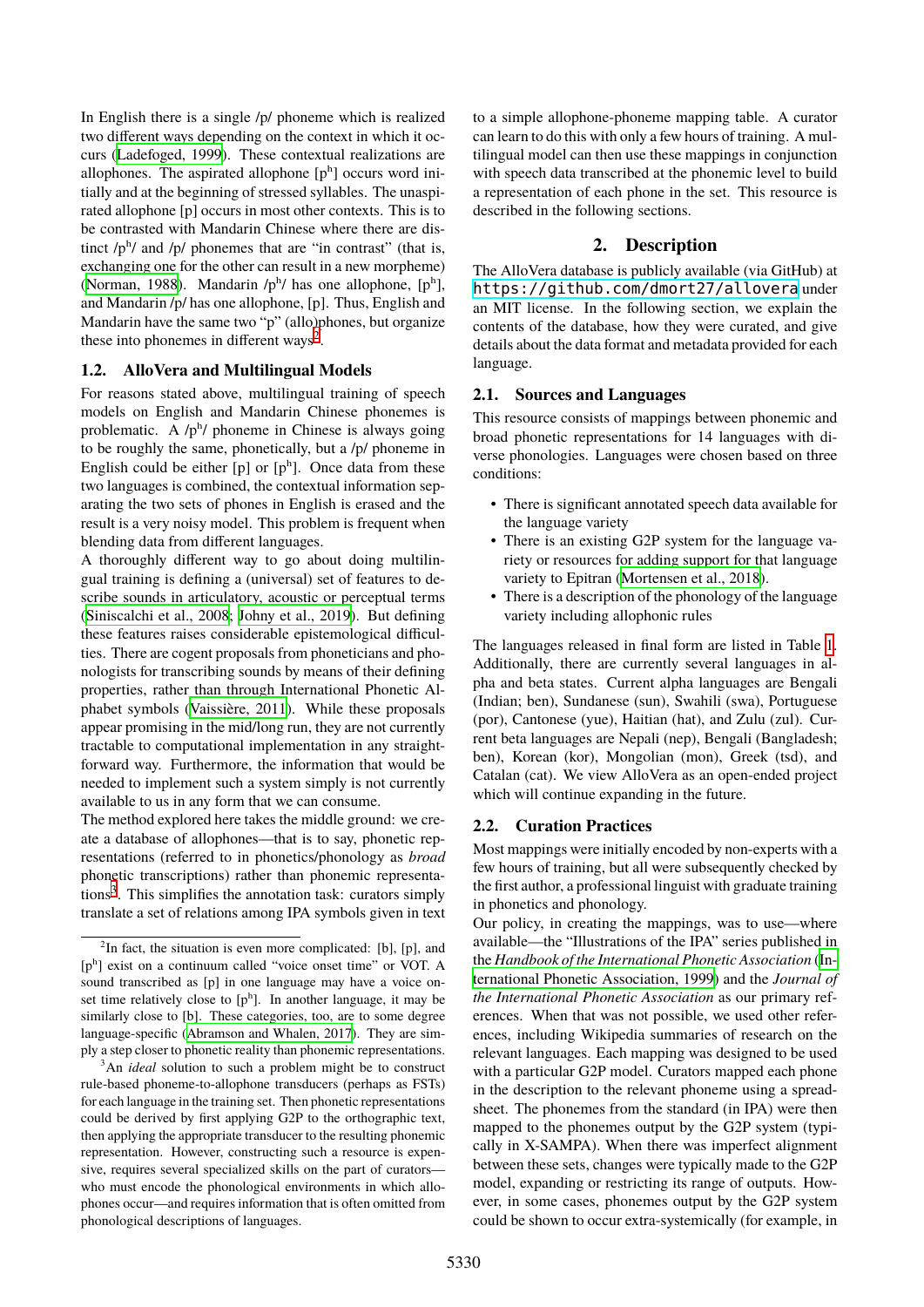| Language              | <b>Phonemes</b> | <b>Phones</b> | Sources                                                                        |
|-----------------------|-----------------|---------------|--------------------------------------------------------------------------------|
| Amharic               | 49              | 57            | Hayward and Hayward<br>(1999)                                                  |
| English<br>(American) | 38              | 44            | Ladefoged (1999)                                                               |
| French                | 36              | 38            | Fougeron and Smith<br>(1993)                                                   |
| German                | 40              | 42            | Kunkel-Razum and<br>Dudenredaktion<br>(Bibliographisches<br>Institut) $(2005)$ |
| Italian<br>(Standard) | 41              | 45            | Rogers and d'Arcangeli<br>(2004)                                               |
| Japanese              | 30              | 47            | Wikipedia contributors<br>(2019a)                                              |
| Javanese              | 31              | 34            | Suharno (1982, 4-6)                                                            |
| Kazakh                | 41              | 45            | McCollum and Chen<br>(2018)                                                    |
| Mandarin              | 31              | 41            | Norman (1988)                                                                  |
| Russian               | 45              | 62            | Yanushevskaya and<br>Bunčić (2015)                                             |
| Spanish               | 30              | 39            | Martínez-Celdrán et al.<br>(2003; Wikipedia<br>contributors (2019b)            |
| Tagalog               | 29              | 42            | Wikipedia contributors<br>(2019c)                                              |
| Turkish               | 30              | 43            | Zimmer and Orgun<br>(1992)                                                     |
| Vietnamese<br>(Hanoi) | 34              | 42            | Kirby (2011)                                                                   |

<span id="page-2-0"></span>Table 1: Languages included in AlloVera

loanwords) and the phoneme set was expanded to accommodate it. In these cases, we used equivalent IPA/X-SAMPA symbols for the phonemic and broad phonetic representations.

Languages show considerable internal variation. For example, the system of fricatives differs significantly between various varieties of Spanish. In some cases, our speech data is from a specific variety (e.g. Castilian Spanish). In other cases, it may be polydialectal. Where possible (as with Spanish), we have made the mappings general, so that they admit phoneme-allophone mappings from a variety of dialects. In other cases (as with German), however, our resources describe a single "standard" variety and the range of phonetic variation present in colloquial speech is not necessarily reflected in the mappings. Dialectal variation also posed a challenge when the datasets did not have sufficient information about the speakers and the dialect used in the recorded speech. In these cases, we resorted to asking native speakers to identify the appropriate variant and create the mappings based on their analysis. However, we observed that this task is sometimes difficult, even for life-long speakers of the language. For example, to differentiate between Indian and Bangladeshi variants of Bengali, multiple examples had to be presented to the native speakers in order to get a reasonably confident analysis of the dataset. In future work, we plan to increase the generality of as many of the mappings as possible by incorporating information from scholarly resources on phonetic variation in the relevant languages.

There were a few recurring challenges facing curators. These include descriptions that do not distinguish between allophonic and morphophonemic (=morphophonological) rules, or between allophonic rules and orthographic rules. In these cases, curators were told to ignore any abstraction above the level that would be produced by the G2P system. On a related front, some G2P systems—like the one we use for Japanese—generate archiphonemes, as with the Japanese moraic nasal *N*. In these cases, we allowed an archiphonemic analysis even though it deviated from the phonemic ideal assumed by most of the mappings.

# **2.3. Data format**

The data is distributed as a set of JSON files (one per language variety) and a BibTeX file containing source information. Each file contains the following metadata:

- The ISO 639-3 code for the language
- The Glottocode(s) for the supported lect(s) [\(Ham](#page-6-13)[marström et al., 2019\)](#page-6-13)
- The primary source for the mapping (as a BibTeX cite key)
- The secondary sources for the mapping (as BibTeX cite keys)
- If the mapping is constructed to be used with Epitran [\(Mortensen et al., 2018](#page-6-2)), the associated Epitran language-script code.
- If the mapping is made for use with another G2P engine, an identifier for this engine.

The data itself is represented as an array (rather than an object, in order to allow many-to-many mappings) Each element in this array has the following required fields:

- Phonemic representation (IPA)
- Phonetic representation (IPA)

It may have the following optional fields:

- Environment (verbal description of the phonological environment in which an allophone occurs)
- Source (when source for mapping differs from primary source)
- Glottocodes, if the mapping only applies to a subset of the lects listed in the global metadata
- Notes

An excerpt from one of these files is given in Figure [2](#page-3-1).

## **2.4. Summary of the Contents**

The database currently defines 218 phones which are associated with one of 148 phoneme symbols. This falls far short of the total number of phones in the languages of the world—the PHOIBLE database has 3,183 phones [\(Moran](#page-6-14) [and McCloy, 2019](#page-6-14))—but AlloVera has good representation of the most common phones, as shown in Table [2](#page-3-2).

# **2.5. Limitations**

Currently, AlloVera does not support tone, stress or other suprasegmentals, despite including mappings for two tone languages (Mandarin Chinese and Vietnamese) and one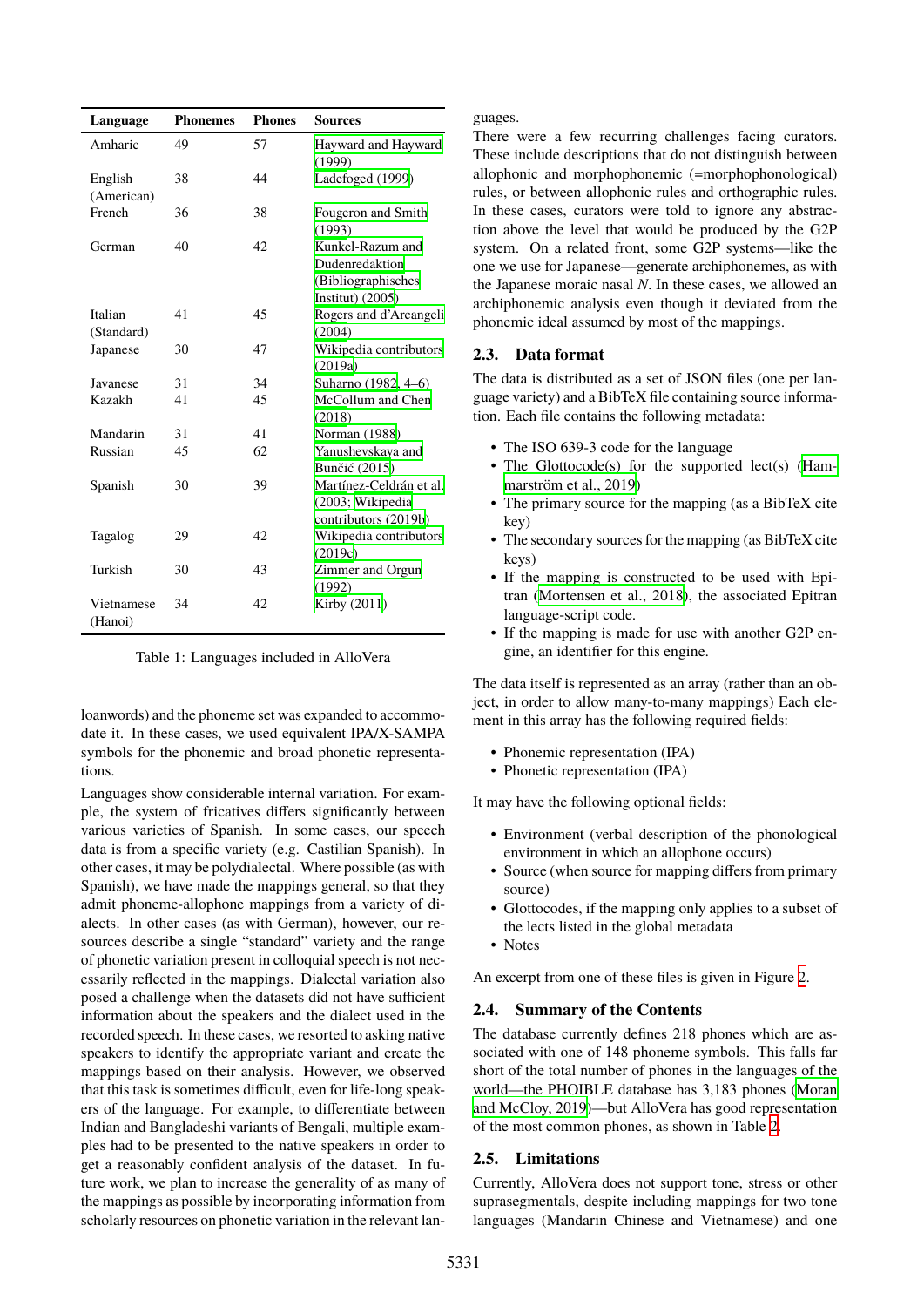```
7
     "iso": "spa
     "glottocode": [
           "amer1254",
          "cast1244"
     ],
"primary src": "Martinez-Celdran-et-al:2003-illustration",
     "secondary srcs": ["Wiki:2019-spanish-language"],
"epitran": "spa-Latn",
"mappings": [
    ...
              {
               "phone": "χ",
                "phoneme": "x",
"environment": "optionally, before a back vowel",
                "glottocodes": [
                     "cast1244"
                ]
          },
     ...
     ]
}
```
<span id="page-3-1"></span>

|  | Figure 2: Fragment of the JSON object for Spanish. |  |
|--|----------------------------------------------------|--|
|  |                                                    |  |

| <b>PHOIBLE Set</b> | Intersection with AlloVera Phone Set |
|--------------------|--------------------------------------|
| Top $50$           | 44                                   |
| <b>Top 100</b>     | 72                                   |
| <b>Top 200</b>     | 107                                  |

<span id="page-3-2"></span>Table 2: Representation of top PHOIBLE phones (by number of languages) in AlloVera

language with a pitch accent or restricted tone system (Japanese), as well as several languages with contrastive stress (e.g. English). This is due, in large part, to the complexity of representing these phonemes—which are "spread out" over multiple segments—in terms of IPA strings. There are two separate standards for representing tone within IPA [\(International Phonetic Association, 1999](#page-6-6)), one of which is used primarily by linguists working on East and Southeast Asian languages (Chao tone letters written at the beginning or end of a syllable) and one of which is used by linguists working on languages elsewhere in the world (diacritics written over the nuclear vowel of a syllable). To achieve the multilingual aims of AlloVera, it would be necessary to have a single scheme for representing tone across languages.

## **3. Experiments**

<span id="page-3-0"></span>To highlight one application of AlloVera, we implement an allophone speech recognition system, Allosaurus. We compare its performance with standard universal phoneme model and language-specific model. The results suggest that Allovera helps to improve the phoneme error rate on both the training languages and two unseen languages.

#### **3.1. Multilingual Allophone Model**

The standard multilingual speech recognition models can be largely divided into two types as shown in Figure [3](#page-3-3). The *shared phoneme model* is a universal multilingual model which represents phonemes from all languages in a shared space. The underlying assumption of this architecture is that the same phoneme from different languages should be treated similarly in the acoustic model. This assumption is, however, not an very accurate approximation as the same



<span id="page-3-3"></span>Figure 3: Traditional approaches predict phonemes directly, either for all languages (left) or separately for each language (middle). On the contrary, our approach (right) predicts over a shared phone inventory, then maps into languagespecific phonemes with an allophone layer.

phonemes from different languages are often realized by different allophones as described in § [1.1.](#page-0-1).

The second standard approach is the *private phoneme model*, which is shown in the middle of the Figure [3](#page-3-3). The model applies a language-specific classifier, which distinguishes the phonemes from different languages. This approach consists of a shared multilingual encoder and language-specific projection layer. This approach tends to perform better than the shared phoneme model, however, it fails to consider associations between phonemes across the languages. For example, /p/ in English and /p/ in Mandarin are treated as two completely distinct phonemes despite the fact that their surface realizations overlap with each other. Additionally, it is difficult to derive language-independent phones or phonemes from this approach.

In contrast, the Allosaurus model described on the right side of Figure [3](#page-3-3) can overcome both issues of those standard models by taking advantage of AlloVera. Instead of constructing a shared phoneme set, the Allosaurus model constructs a shared phone set by taking the union of all 218 phones covered in the AlloVera dataset. The shared encoder first predicts the distribution over the phone set, then transforms the phone distribution into the phoneme distribution in each language using the allophone layer. The allophone layer is implemented by looking up the languagespecific phone-phoneme correspondences as annotated in Allovera. By adopting this approach, the Allosaurus model overcomes the disadvantages of the two standard models: the phone representation is a much more appropriate choice for the language-independent representation than the shared phoneme representation, and this phone representation can be implemented without sacrificing language-specificity. For example, the language-independent phone [p] is first learned and then projected into English phoneme /p/ and Mandarin phoneme /p/.

#### **3.2. Results**

To investigate how AlloVera improves multilingual speech recognition, we implemented three multilingual models mentioned above and compared their performance. In particular, we selected 11 languages from AlloVera taking into consideration the availability of those languages in our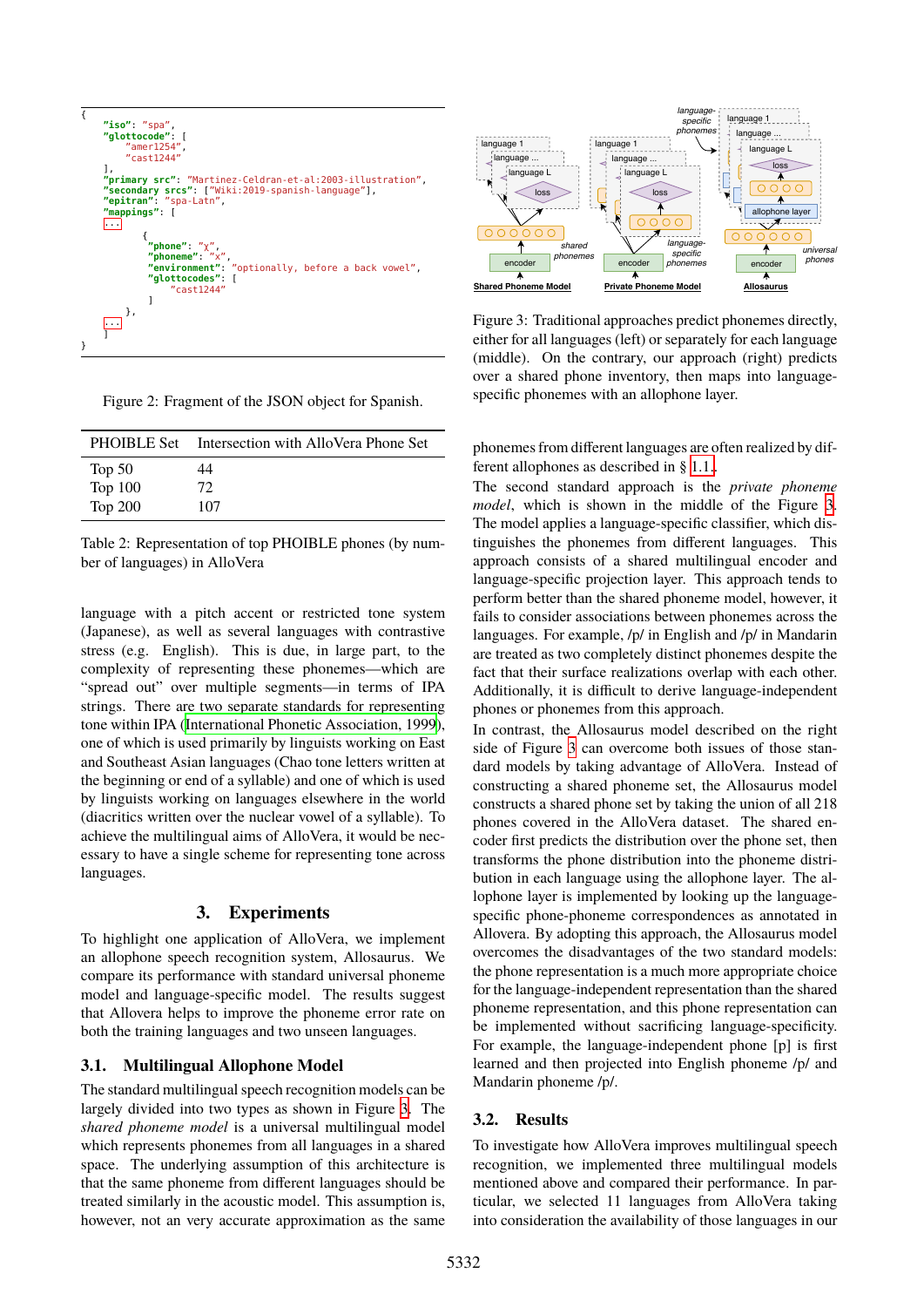|   |                            | Amh  | $E$ ng         | Ger  | Ita                 | Jap  |           | Man Rus Spa |                | Tag  | Tur       | Vie  | Average |
|---|----------------------------|------|----------------|------|---------------------|------|-----------|-------------|----------------|------|-----------|------|---------|
|   | <b>Shared Phoneme PER</b>  | 78.4 | 71.7           | 71.6 | 62.9                | 65.9 | 76.5 76.9 |             | 62.6           | 74.1 | 76.6      | 82.7 | 73.8    |
| Ē | <b>Private Phoneme PER</b> | 37.1 |                |      | 22.4 17.6 26.2 17.6 |      | 17.9      | 21.3        | 18.5           |      | 47.6 35.8 | 56.5 | 25.6    |
|   | <b>Allosaurus PER</b>      | 36.0 | 20.5 18.8 23.7 |      |                     | 23.8 | 17.0      |             | 26.3 19.4 57.4 |      | 35.3      | 57.3 | 25.0    |
|   | <b>Shared Phoneme PER</b>  | 80.4 |                |      | 73.3 74.3 72.2 77.1 |      | 83.0      | 83.2        | 72.8           | 84.8 | 84.4      | 84.5 | 78.4    |
|   | <b>Private Phoneme PER</b> | 55.4 |                |      | 50.6 41.9 31.6      | 36.8 | 37.0      | 47.9        | 36.7           | 62.3 | 54.5      | 73.6 | 43.8    |
|   | <b>Allosaurus PER</b>      | 54.8 | 47.0           | 415  | 37.4                | 40.5 | 33.4      | 45.0        | 35.9           | 70.1 | 53.6      | 72.5 | 41.8    |

<span id="page-4-3"></span>Table 3: Three models' phoneme error rates on 11 languages. The top half shows the results when training with full datasets. The bottom half shows the low-resource results in which only 10k utterances are used for training from each dataset.

| Language   | Corpora                             | Utt.  |
|------------|-------------------------------------|-------|
| English    | voxforge, Tedlium (Rousseau et al., | 1148k |
|            | 2012), Switchboard (Godfrey et al., |       |
|            | 1992)                               |       |
| Japanese   | Japanese CSJ (Maekawa, 2003)        | 440k  |
| Mandarin   | Hkust (Liu et al., 2006), openSLR   | 377k  |
|            | (Bu et al., 2017; Dong Wang, 2015)  |       |
| Tagalog    | IARPA-babel106b-v0.2g               | 93k   |
| Turkish    | IARPA-babel105b-y0.4                | 82k   |
| Vietnamese | IARPA-babel107b-y0.7                | 79k   |
| Kazakh     | IARPA-babel302b-v1.0a               | 48k   |
| German     | voxforge                            | 40k   |
| Spanish    | LDC2002S25                          | 32k   |
| Amharic    | openSLR25 (Abate et al., 2005)      | 10k   |
| Italian    | voxforge                            | 10k   |
| Russian    | voxforge                            | 8k    |
| Inukitut   | private                             | 1k    |
| Tusom      | private                             | 1k    |

<span id="page-4-2"></span>Table 4: Training corpora and size in utterances for each language. Models are trained and tested with 12 rich resource languages (top) and 2 low resource unseen languages (bottom).

training speech corpus. For each language, we selected a training corpus from voxforge<sup>[4](#page-4-0)</sup>, openSLR<sup>[5](#page-4-1)</sup> and other resources. The source and size of the data sets used in these experiments are given in Table [4](#page-4-2). To evaluate the model, we used 90% of each corpus as the training set, and the remaining 10% as the testing set. The evaluation metric is the phoneme error rate (PER) between the reference phonemes and hypothesis phonemes. For all three models, we applied the same bidirectional LSTM architecture as the encoder. The encoder has 6 layers and each layer has a hidden size of 1024. Additionally, the private phoneme model has a linear layer to map the hidden layer into language specific phoneme distributions and the Allosaurus model applies AlloVera to project the universal phone distribution into the language specific phoneme distributions. The loss function is CTC loss in all three models. The input features are 40-dimensional MFCCs.

Table [3](#page-4-3) show the performance of the three models under two different training conditions. The row tagged with Full

means that the whole training set was used to train the multilingual model. In contrast, the row with tag Low is trained under a low resource condition in which we only select 10k utterances from each training corpus. This low resource condition is useful when building speech recognizers for new languages since training sets of most new languages are very limited. As Table [3](#page-4-3) suggests, the private phoneme model significantly outperforms the shared phoneme on all languages—the average PER of the shared phoneme model is 73.8% and the private phoneme model has 25.6% PER in the full training condition. During the evaluation process, we find that the performance of the shared phoneme model decreases significantly when increasing the number of training languages. This can be explained by the fact that phoneme assignment schemes are different across languages. Therefore, adding more languages can confuse the model, leading it to assign incorrect phonemes. In contrast, AlloVera provides a consistent assignment across languages by using allophone inventories. Comparing Allosaurus and the private phoneme model, we find that Allosaurus further improves from the private phoneme model by 0.6% under the full condition and 2.0% under the low resource condition. While the improvement is relatively limited in the full training case, it suggests AlloVera would be valuable for creating speech recognition models for low resource languages.

AlloVera gives Allosaurus another important capability the ability to generate phones from the universal phone inventory. As Figure [3](#page-3-3) shows, the layer before the allophone layer represents the distribution over universal phone inventory. The universal phone inventory consists of all allophones in AlloVera. In contrast, the shared phoneme model could only generate inconsistent universal phonemes and the private phoneme model could only generate languagespecific phonemes. Table [5](#page-5-0) highlights the generalization ability of Allosaurus and AlloVera over two unseen languages: Inuktitut and Tusom. The table suggests that Allosaurus and AlloVera improve the performance over both the shared phoneme model and the private phoneme model substantially.

# **4. Applications**

Currently, we intend to integrate AlloVera and Allosaurus (or other future systems trained using AlloVera) into three practical downstream systems for very-low-resource languages, addressing tasks identified as development priori-

<span id="page-4-0"></span><sup>4</sup><http://www.voxforge.org/>

<span id="page-4-1"></span><sup>5</sup><https://openslr.org/>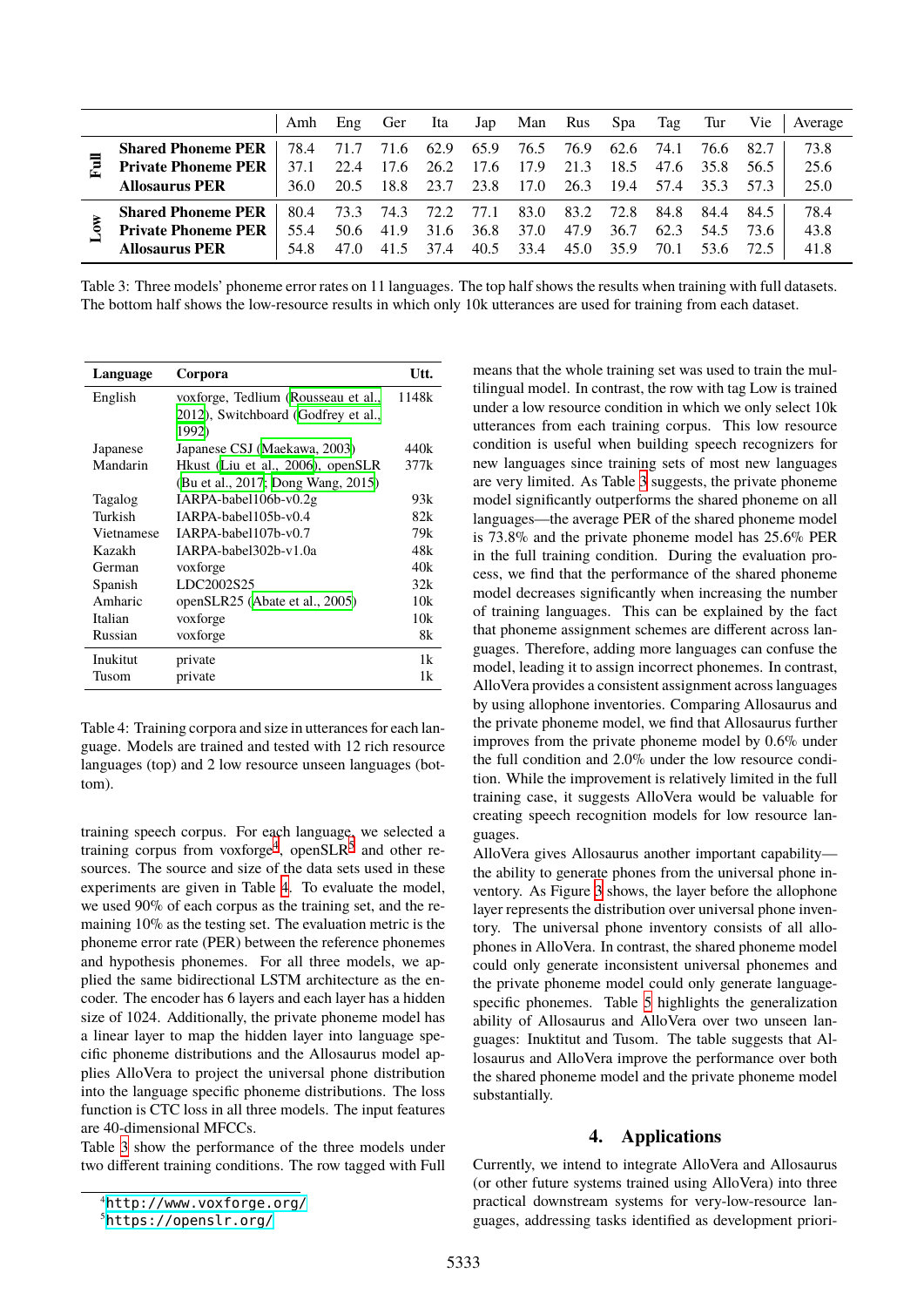|                            | Inuktitut Tusom |      |
|----------------------------|-----------------|------|
| <b>Shared Phoneme PER</b>  | 94.1            | 93.5 |
| <b>Private Phoneme PER</b> | 862             | 85.8 |
| <b>Allosaurus PER</b>      | 731             | 64.2 |

<span id="page-5-0"></span>Table 5: Comparisons of phone error rates in two unseen languages

ties in recent surveys of indigenous and other low-resource language technology [\(Thieberger, 2016;](#page-7-11) [Levow et al., 2017](#page-6-21); [Littell et al., 2018](#page-6-22)).

In our experience, the most requested speech technology for very-low-resource languages is **transcription acceleration**, an application of speech recognition for decreasing the workload of transcribers. Many low-resource and endangered languages do already have extensive *untranscribed* speech collections, in the form of recorded radio broadcasts, linguists' field recordings, or other personal recordings. Transcribing these collections is a high priority for many speech communities, as an untranscribed corpus is difficult to use in either research or education [\(Adams et](#page-6-23) [al., 2018](#page-6-23); [Foley et al., 2019\)](#page-6-24). AlloVera and Allosaurus were originally and primarily intended for use in transcription acceleration, although we will also be exploring other practical applications.

Another priority technology is **approximate search** of speech databases. While the aforementioned untranscribed speech collections can straightforwardly be made *available* online, they are not especially *accessible* as such. A researcher, teacher, or student cannot in practice listen to years' worth of radio recordings in search of a particular word or topic. AlloVera and Allosaurus, by making an approximate text representation of the corpus, open up the possibility for efficient approximate phonetic search through otherwise-untranscribed speech databases. Previous work has demonstrated the feasibility of such an approach [\(Anas](#page-6-25)[tasopoulos et al., 2017](#page-6-25); [Boito et al., 2017\)](#page-6-26), but the quality of the search results can be significantly boosted by improvements in a first-pass phonetic transcription [\(Ondel et](#page-7-12) [al., 2018\)](#page-7-12).

We are also planning on integrating AlloVera and Allosaurus into a language-neutral **forced-alignment** pipeline. While forced-alignment is a task that is already commonly done in a zero-shot scenario (by manually mapping target-language phones to the vocabulary of a pretrained acoustic model, often an English one), the extensive phonetic vocabulary of AlloVera means that many phones are already covered. This greatly expands the number of languages that can be aligned without the need for an extensive transcribed corpus or manual system configuration.

## **5. Related Work**

AlloVera builds on work in three major areas: phonetics and theoretical phonology, phonological ontologies, and human language technologies.

The term ALLOPHONE was coined by Benjamin Lee Whorf in the 1920s and was popularized by [Trager and Block \(1941](#page-7-13)).

However, the idea goes back much further, to [Baudoin de](#page-6-27) [Courtenay \(1894\)](#page-6-27). The idea of allophony most relevant to our work here comes from American Structuralist linguists like [Harris \(1951](#page-6-28)), but we also invoke the concept of the archiphoneme, associated with the Prague Circle [\(Trubet](#page-7-14)[skoy, 1939](#page-7-14)). In the 1950s and 1960s, the structuralist notions of the "taxonomic" phoneme and of allophones came under attack by generative linguists [\(Chomsky and Halle,](#page-6-29) [1968;](#page-6-29) [Halle, 1962;](#page-6-30) [Halle, 1959](#page-6-31)), but they have retained their importance both in linguistic practice and linguistic theory. Various resources containing phonological information, especially phonological inventories, have been compiled. An early resource was UCLA's UPSID. A more recent resource that combines UPSID and other segment inventories in a unified ontology is PHOIBLE ([Moran and McCloy, 2019\)](#page-6-14). However, due to the nature of PHOIBLE's sources, it is not always clear what level of representation is intended within a segment inventory and PHOIBLE does not consistently establish relationships between abstract segments phonemes—and concrete segments—(allo)phones. In these respects, it is complementary to AlloVera.

## **6. Conclusion**

AlloVera embraces the fact that it is useful to analyze the sounds of language at different levels. It allows scientists and engineers to build models that are based on phones using tools that generate phonemic representations. It also captures allophonic relations in a way that is more generally useful but which does not require a highly specialized notation (for example, for stating phonological environments). We have demonstrated its usefulness, in its current form, for a valuable task (zero-shot speech-to-phone recognition).

The resource will become even more useful as more languages are added. What we have produced so far should be seen as a proof of concept. As we develop the resource further, the accuracy of our recognizers will go up, our approximate search and forced alignment models will improve, and new avenues of research will be opened.

Achieving this goal will require participation from more than just our research team: we invite linguists and language scientists who have special knowledge or a particular interest in a language to contribute their knowledge to AlloVera in the form of a simple allophone-to-phoneme mapping (preferably with natural language descriptions of the environments in which each allophone occurs). With international participation, AlloVera can go from a database that is merely useful to a resource that is indispensable for speech and language research.

# **7. Acknowledgements**

This project was sponsored in part by the Defense Advanced Research Projects Agency (DARPA) Information Innovation Office (I2O), program: Low Resource Languages for Emergent Incidents (LORELEI), issued by DARPA/I2O under Contract No. HR0011-15-C-0114. This material is also based in part upon work supported by the National Science Foundation under grant 1761548. Shruti Rijhwani is supported by a Bloomberg Data Science Ph.D. Fellowship. Alexis Michaud gratefully acknowledges grants ANR-10- LABX-0083 and ANR-19-CE38-0015.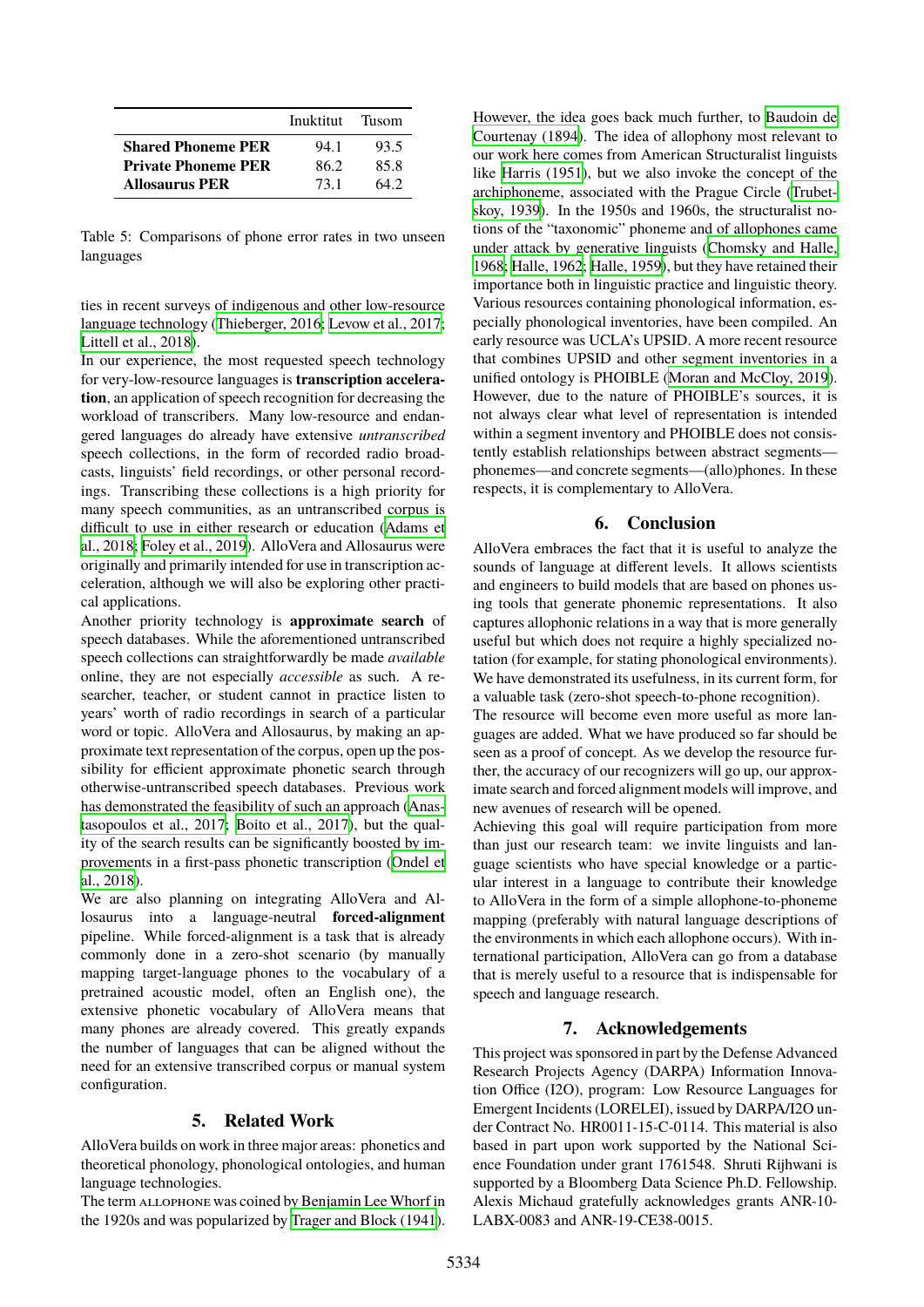## **8. Bibliographical References**

- <span id="page-6-20"></span>Abate, S. T., Menzel, W., and Tafila, B. (2005). An amharic speech corpus for large vocabulary continuous speech recognition. In *INTERSPEECH-2005*.
- <span id="page-6-5"></span>Abramson, A. S. and Whalen, D. H. (2017). Voice Onset Time (VOT) at 50: Theoretical and practical issues in measuring voicing distinctions. *Journal of Phonetics*, 63:75–86.
- <span id="page-6-23"></span>Adams, O., Cohn, T., Neubig, G., Cruz, H., Bird, S., and Michaud, A. (2018). Evaluating phonemic transcription of low-resource tonal languages for language documentation. In *Proceedings of LREC 2018 (Language Resources and Evaluation Conference)*, pages 3356–3365, Miyazaki.
- <span id="page-6-25"></span>Anastasopoulos, A., Bansal, S., Chiang, D., Goldwater, S., and Lopez, A. (2017). Spoken term discovery for language documentation using translations. In *Proc. Workshop on Speech-Centric NLP*, pages 53–58.
- <span id="page-6-27"></span>Baudoin de Courtenay, J. (1894). Próba teorii alternacji fonetycznych. *Rozprawy Wydziału Filologicznego*, 20:219–364.
- <span id="page-6-26"></span>Boito, M. Z., Bérard, A., Villavicencio, A., and Besacier, L. (2017). Unwritten languages demand attention too! word discovery with encoder-decoder models. In *2017 IEEE Automatic Speech Recognition and Understanding Workshop (ASRU)*, pages 458–465. IEEE.
- <span id="page-6-18"></span>Bu, H., Du, J., Na, X., Wu, B., and Zheng, H. (2017). Aishell-1: An open-source mandarin speech corpus and a speech recognition baseline. In *Oriental COCOSDA 2017*, page Submitted.
- <span id="page-6-29"></span>Chomsky, N. and Halle, M. (1968). *The Sound Pattern of English*. Harper & Row, New York, NY.
- <span id="page-6-0"></span>Clark, J., Yallop, C., and Fletcher, J. (2007). *An Introduction to Phonetics and Phonology*. Blackwell Publishing, Oxford, 3rd edition.
- <span id="page-6-19"></span>Dong Wang, Xuewei Zhang, Z. Z. (2015). Thchs-30 : A free chinese speech corpus.
- <span id="page-6-24"></span>Foley, B., Rakhi, A., Lambourne, N., Buckeridge, N., and Wiles, J. (2019). Elpis, an accessible speech-to-text tool. In *Proceedings of Interspeech 2019*, pages 306– 310, Graz.
- <span id="page-6-8"></span>Fougeron, C. and Smith, C. (1993). Illustrations of the IPA: French. *Journal of the International Phonetic Association*, 23(2):73–76.
- <span id="page-6-15"></span>Godfrey, J. J., Holliman, E. C., and McDaniel, J. (1992). SWITCHBOARD: Telephone speech corpus for research and development. In *Acoustics, Speech, and Signal Processing, 1992. ICASSP-92., 1992 IEEE International Conference on*, volume 1, pages 517–520. IEEE.
- <span id="page-6-31"></span>Halle, M. (1959). *The Sound Pattern of Russian*. Mouton, The Hague.
- <span id="page-6-30"></span>Halle, M. (1962). Phonology in generative grammar. *Word*, 18:54–72.
- <span id="page-6-13"></span>Hammarström, H., Forkel, R., and Haspelmath, M. (2019). Glottolog 4.0. Max Planck Institute for the Science of Human History.
- <span id="page-6-28"></span>Harris, Z. (1951). *Structural Linguistics*. University of Chicago Press, Chicago.

<span id="page-6-7"></span>Hayward, K. and Hayward, R. J. (1999). Amharic. In

*Handbook of the International Phonetic Association*, pages 45–50. Cambridge University Press, Cambridge.

- <span id="page-6-6"></span>International Phonetic Association. (1999). *Handbook of the International Phonetic Association*. Cambridge University Press, Cambridge.
- <span id="page-6-4"></span>Johny, C. C., Gutkin, A., and Jansche, M. (2019). Crosslingual consistency of phonological features: An empirical study. In *Interspeech 2019*, Graz.
- <span id="page-6-12"></span>Kirby, J. P. (2011). Illustrations of the IPA: Vietnamese. *Journal of the International Phonetic Association*, 41(3):381–392.
- <span id="page-6-9"></span>Kunkel-Razum, K. and Dudenredaktion (Bibliographisches Institut). (2005). *Duden: die Grammatik : unentbehrlich für richtiges Deutsch*. Der Duden in zwölf Bänden : das Standardwerk zur deutschen Sprache. Dudenverlag, Mannheim.
- <span id="page-6-1"></span>Ladefoged, P. and Johnson, K. (2014). *A Course in Phonetics*. Cengage Learning, Boston, 7th edition.
- <span id="page-6-3"></span>Ladefoged, P. (1999). American English. In *Handbook of the International Phonetic Association*, pages 41–44. Cambridge University Press, Cambridge.
- <span id="page-6-21"></span>Levow, G.-A., Bender, E. M., Littell, P., Howell, K., Chelliah, S., Crowgey, J., Garrette, D., Good, J., Hargus, S., Inman, D., Maxwell, M., Tjalve, M., and Xia, F. (2017). STREAMLInED challenges: Aligning research interests with shared tasks. In *Proceedings of the 2nd Workshop on the Use of Computational Methods in the Study of Endangered Languages*, pages 39–47, Honolulu, March. Association for Computational Linguistics.
- <span id="page-6-22"></span>Littell, P., Kazantseva, A., Kuhn, R., Pine, A., Arppe, A., Cox, C., and Junker, M.-O. (2018). Indigenous language technologies in Canada: Assessment, challenges, and successes. In *Proceedings of the 27th International Conference on Computational Linguistics*, pages 2620– 2632, Santa Fe, New Mexico, USA, August. Association for Computational Linguistics.
- <span id="page-6-17"></span>Liu, Y., Fung, P., Yang, Y., Cieri, C., Huang, S., and Graff, D. (2006). Hkust/mts: A very large scale mandarin telephone speech corpus. In *Chinese Spoken Language Processing*, pages 724–735. Springer.
- <span id="page-6-16"></span>Maekawa, K. (2003). Corpus of spontaneous japanese: Its design and evaluation. In *ISCA & IEEE Workshop on Spontaneous Speech Processing and Recognition*.
- <span id="page-6-11"></span>Martínez-Celdrán, E., Fernández-Planas, A. M., and Carrera-Sabatè, J. (2003). Illustrations of the IPA: Castillian Spanish. *Journal of the International Phonetic Association*, 33(2):255–259.
- <span id="page-6-10"></span>McCollum, A. G. and Chen, S. (2018). Illustrations of the IPA: Kazakh. Ms. Univerity of California, San Diego.
- <span id="page-6-14"></span>Steven Moran et al., editors. (2019). *PHOIBLE 2.0*. Max Planck Institute for the Science of Human History, Jena.
- <span id="page-6-2"></span>Mortensen, D. R., Dalmia, S., and Littell, P. (2018). Epitran: Precision G2P for many languages. In Nicoletta Calzolari (Conference chair), et al., editors, *Proceedings of the Eleventh International Conference on Language Resources and Evaluation (LREC 2018)*, Paris, France, May. European Language Resources Association (ELRA).